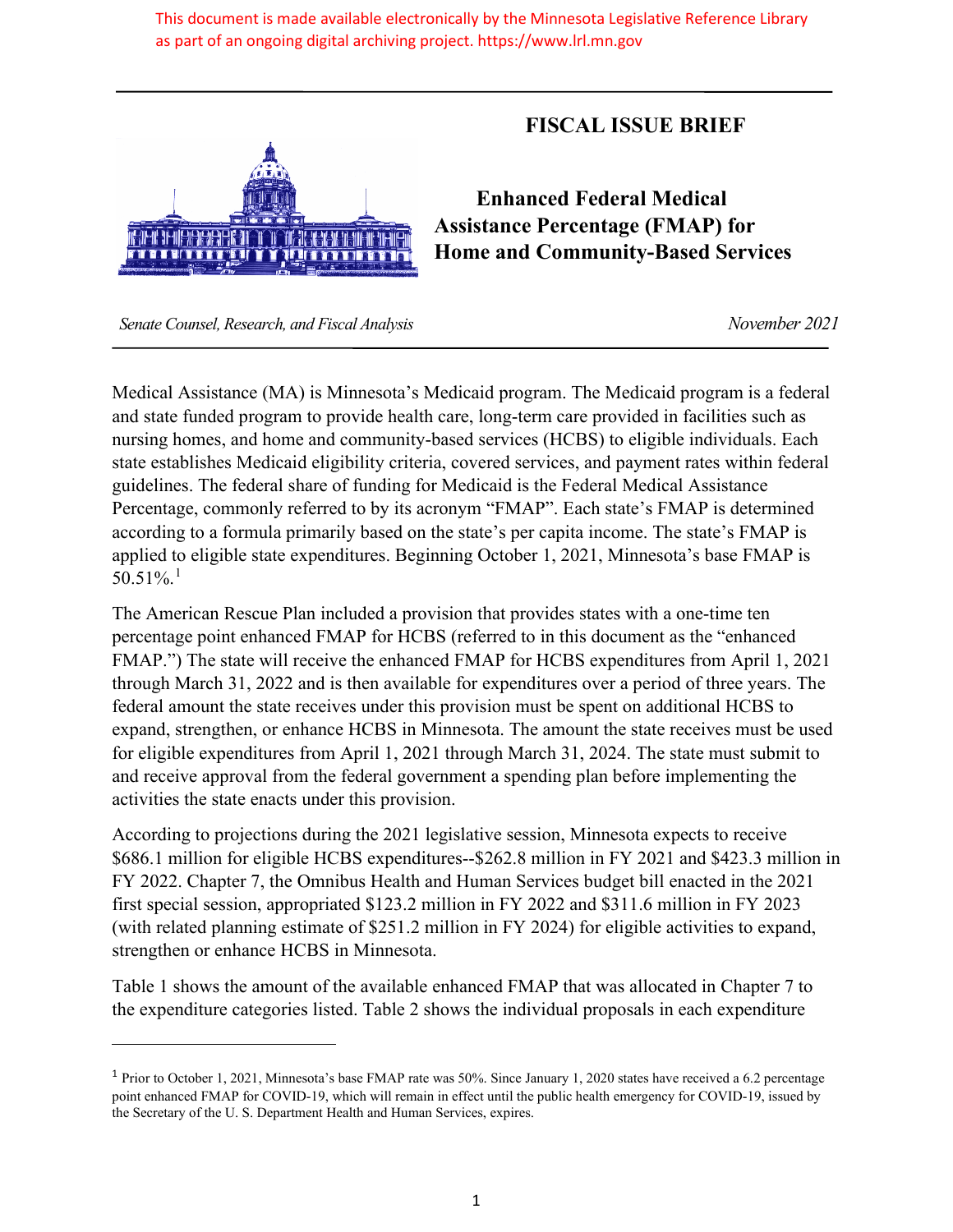category. For provisions that have ongoing expenditures, Table 3 shows the projected amounts that will be incorporated into the General Fund forecast when the federal resources for the enhanced FMAP are fully expended according to the state's approved spending plan.

| <b>Expenditure Category</b>   | Eligible Expenditures          | Percent  | <b>Ongoing Amount</b>       |
|-------------------------------|--------------------------------|----------|-----------------------------|
|                               | $7 - 1 - 2021 - 3 - 31 - 2024$ | of Total | $4-1-2024-6-30-2025$        |
| Previously Enacted Provisions | \$188.1 million                | 27.4%    | N/A                         |
| Rate Increases                | \$267.9 million                | 39.1%    | $$126.5$ million            |
| <b>Expanded Services</b>      | \$33.2 million                 | $4.8\%$  | \$11.7 million              |
| Services to Live in Own Home  | \$70.3 million                 | $10.3\%$ | N/A                         |
| Reform Proposals              | \$30.5 million                 | 4.4%     | $($18.3 \text{ million})^i$ |
| Strengthen HCBS System        | \$96.0 million                 | 14.0%    | \$1.2 million               |
| <b>Total</b>                  | \$686.0 million                |          | \$121.1 million             |

**Table 1: Projected Expenditures for Enhanced FMAP for HCBS Proposals**

This Issue Brief refers to the amounts allocated during the entire three years allowed to implement proposals funded with the resources available from the enhanced FMAP. The amounts for each FY are shown on the attached Table 2 and the ongoing amounts for the General Fund are shown on Table 3. The following sections describe most of the proposals in each expenditure category in Table 1 above. Table 2 contains a complete list of every enhanced FMAP proposal enacted in Chapter 7.

**Previously Enacted Provisions:** The Health and Human Services budget in the February 2021 forecast included four previously enacted but not yet implemented HCBS provisions, with a combined total projected expenditure of \$188.1 million during the time that the enhanced FMAP is available. The state's spending plan for the enhanced FMAP includes this projected amount for these previously enacted provisions:

- \$154.1 million for the inflation adjustment scheduled to occur on July 1, 2022, for rates determined under the disability waiver rate system (DWRS).
- \$21.4 million for expanded services under the Community First Services and Support (CFSS) program, scheduled to be implemented on October 1, 2021.
- \$7.6 million for adjustments to the budget caps in the Elderly Waiver and Alternative Care programs.
- \$5.0 million to add Integrated Community Supports to the Developmental Disabilities and Community Alternative Care waivers.

**Rate Increases:** The MA payment rates for several HCBS were increased with the enhanced FMAP funding, with a total of \$267.8 million of the available resources for the following:

• Personal Care Assistance (PCA) Services rates increased, on average, 10.1 percent beginning October 1, 2021, with projected expenditures of \$105.6 million for rates under the existing payment structure and \$44.9 million for increases under a new rate framework enacted in Chapter 7.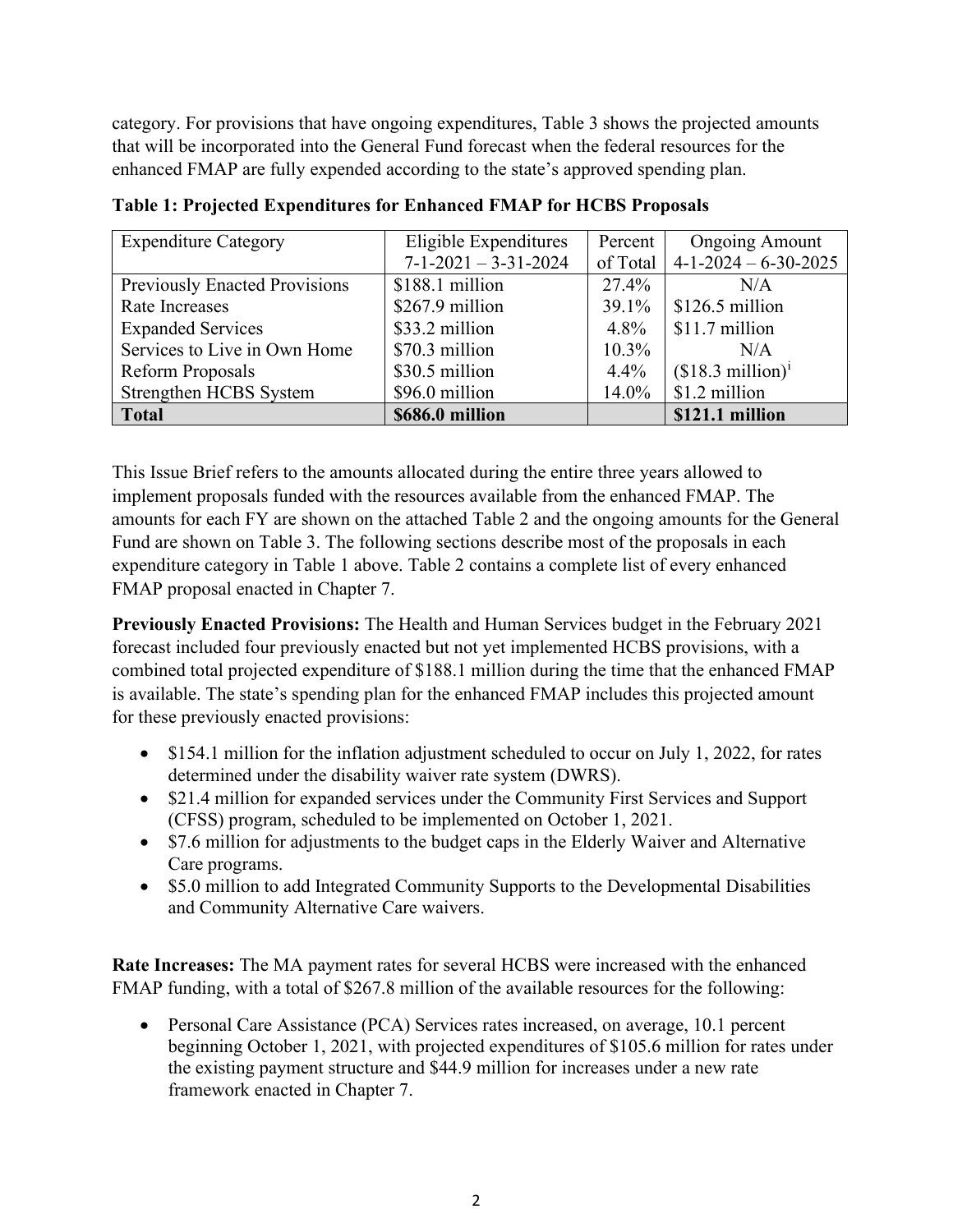- Home Health Services rates increased 5 percent beginning January 1, 2022 and a new inflation adjustment was added for these services with a combined total from the enhanced FMAP of \$19.7 million.
- Elderly Waiver, Alternative Care, and Essential Community Supports Services programs received, on average, a 3.15 percent increase for services under these programs beginning January 1, 2022, with projected enhanced FMAP expenditures of \$14.7 million. Also, \$6.2 million of the enhanced FMAP was directed to establish a rate floor for customized living services provided under the elderly waiver and in a "disproportionate share facility," which is a facility in which at least 80 percent of service recipients are elderly waiver participants.
- The scheduled inflation adjustment for services with rates determined under DWRS was advanced by six months to January 1, 2022 with \$69.5 million of the enhanced FMAP.
- As part of a comprehensive reform of substance use disorder services, providers of these services received a 25 percent rate increase for residential services and a 20 percent increase for outpatient services. The \$7.2 million allocated from the enhanced FMAP to Substance Use Disorder Services also increased rates for culturally-specific programming, culturally responsive programs, disability responsive programs, and programs that provide child care.

The rate increases enacted in Chapter 7 are permanent and have ongoing projected expenditures in the General Fund. The amounts described above are the amounts attributable from the enhanced FMAP to these rate increases. Beginning April 1, 2024, the projected amounts for these rate increases will be incorporated into the General Fund forecast. As shown in Table 3, the planning estimates for the General Fund for FY 2024-25 include \$126.5 million for these rate increases for HCBS.

**Expanded Services:** \$33.2 million of the enhanced FMAP was used to continue some provisions implemented during the COVID-19 pandemic and to pay for new services in the PCA program, including the following:

- \$21 million to extend permanently the authority to deliver some HCBS using telehealth services and to continue temporarily the authority to deliver some HCBS using "audioonly" services.
- \$2.5 million to temporarily pay for PCA services provided by legally responsible persons (parents and spouses) for the duration of the federal public health emergency for COVID-19 and for an ongoing enhanced payment rate for PCA recipients who require 10 or more hours per day of PCA services.
- \$9.7 million to allow CFSS support workers to provide and bill for transportation time to drive CFSS recipients to and from appointments.

Some of the service and payment changes in this expenditure category are ongoing. Beginning April 1, 2024, the projected amounts for these provisions will be incorporated into the General Fund forecast. As shown in Table 3, the planning estimates for the General Fund for FY 2024-25 include \$11.7 million for these expanded service provisions.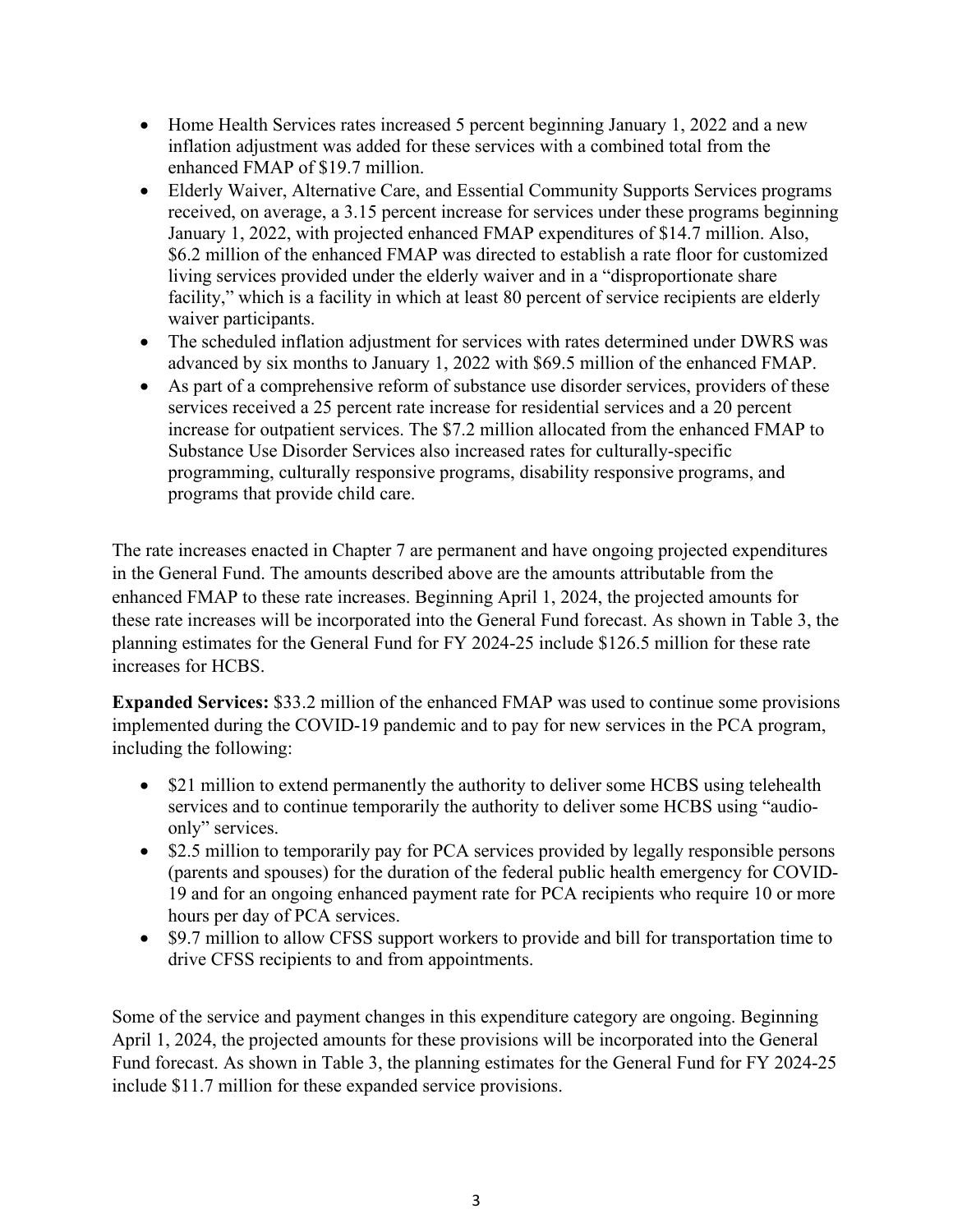**Services to Support Recipients Living in Their Own Home:** \$70.4 million of the enhanced FMAP was used to provide a variety of services to help individuals stay in their own home or to successfully transition from institutional or provider-controlled settings to their own home. Generally, these funds provide a flexible resource to pay for expenses that would not otherwise be reimbursable expenditures to address barriers to an individual finding permanent, stable housing. Among the proposals in this category are:

- \$14.8 million for a temporary Housing Stabilization Services benefit that permits payment of housing transitional costs, such as rent deposits and furnishings, for individuals who do not have other sources of funding for these expenses.
- \$16.9 million of additional funding for the Community Living Infrastructure Grant program that is available to counties and tribes to help people with disabilities find stable, permanent housing. Part of this funding can be used for the newly permitted purpose of seeking expungement for individuals for whom a criminal record is a barrier to finding housing.
- \$16.4 million for activities that make it possible for individuals residing in institutional or provider-controlled settings to move to their own home.
- \$6.9 million for mobile teams that provide services to families to successfully transition children from institutional settings to community-based living.
- \$6.8 million for respite care and caregiver supports, which are essential services to ensure that caregivers can continue to support family members in their own home, rather than the person needing care moving to an institutional setting.
- \$4.5 million to provide access to technology services and solutions that make it possible for individuals who need HCBS to remain in their own home.

**Reform Activities to Expand, Enhanced, or Strengthen HCBS System:** \$30.4 million of the enhanced FMAP is for grants and administrative funding for initiatives to plan for and build an HCBS system that better serves recipients and ensures that the full spectrum of services and opportunities to live independently are available to individuals throughout the state. These proposals include:

- \$8.1 million for the next phase of Minnesota's "Waiver Reimagine" initiative that will consolidate the current four waivers into two and implement a new budgeting model so that HCBS recipients have more control over decisions about the HCBS they receive. This includes development of a web-based individual portal that HCBS recipients can use to access information about their service plan.
- \$15.7 million for grants to providers to develop business transformation plans to phase out subminimum wage employment for people with disabilities. The proposal does not eliminate subminimum wage employment but includes funding for a task force to make recommendations to the Legislature to phase out subminimum wage employment for people with disabilities.
- \$1.1 million for a study and demonstration program to incorporate assistance with parenting duties into the PCA benefit for people with disabilities who are parents.
- Funding to establish a statewide rate methodology for and redesign of case management services to meet federal requirements.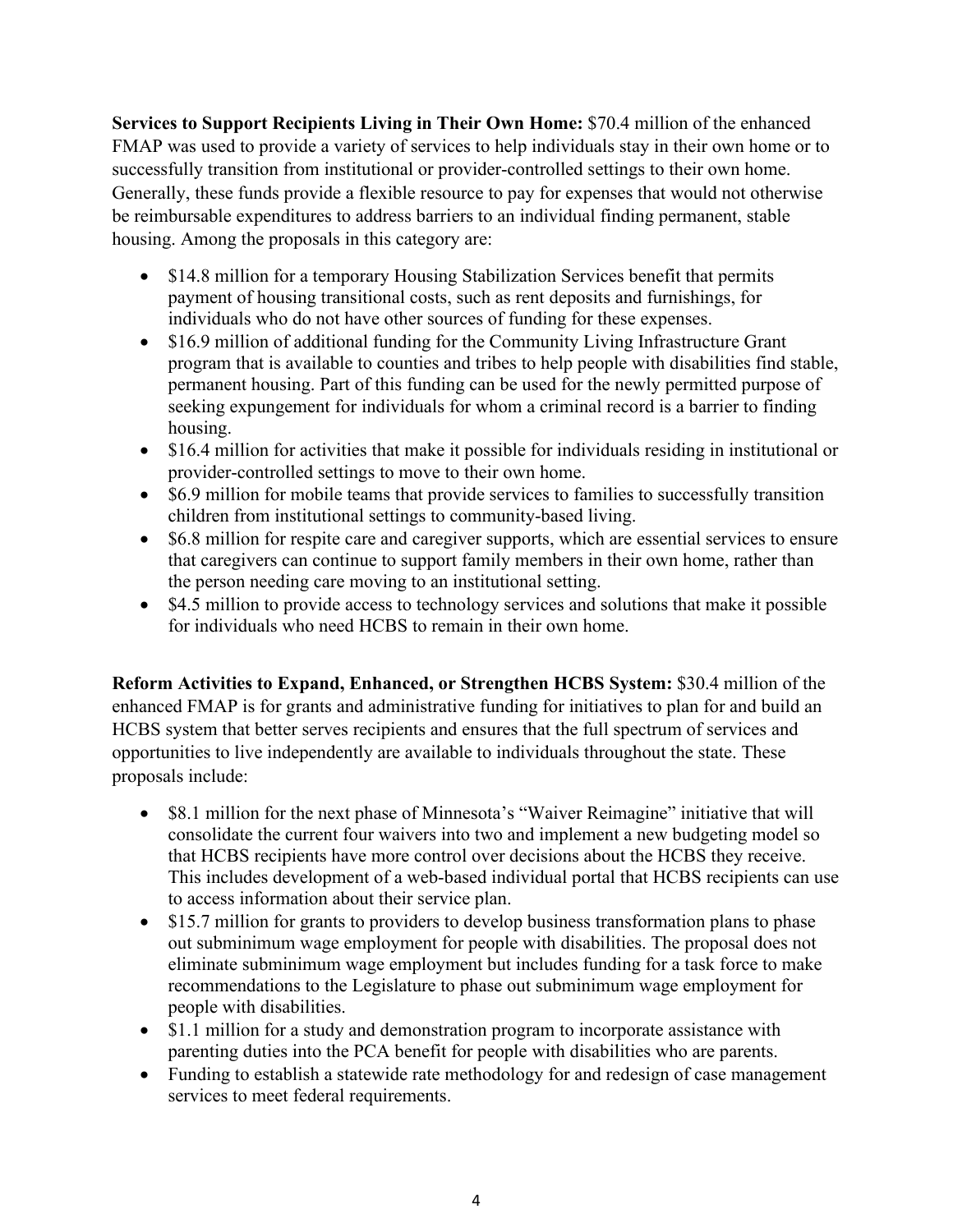• Development of uniform standards for mental health services and uniform licensing requirements for providers of these services. These changes will reduce the administrative burden for providers and promote quality services that are available throughout the state.

These HCBS reform activities also include:

- A study of outpatient and behavioral health services rates to provide information relating to development of cost-based rate reform.
- Analysis of access to HCBS and an actuarial analysis of strategies to increase access to HCBS in all areas of the state.
- Review and development of recommendations to add as an authorized service PCA services provided in an acute care hospital.
- A comprehensive analysis of use and efficacy of current treatment options for children to identify ways to reduce reliance on congregate care settings. The study will identify obstacles in systems that involve children that may result in missed opportunities to keep children in the community or help to transition children from congregate care settings to living with their families.

In addition to the subminimum wage task force described above, the following task forces will review complex HCBS issues to provide the Legislature with information needed to continue to expand, enhance, and strengthen Minnesota's HCBS system.

- The Legislative Task Force on Background Studies Standardization will examine the laws regarding disqualification for employment in areas such as providing HCBS that require a background study. The task force will identify and analyze laws or policies that may have unintended consequences, are ineffective in promoting better outcomes for people with disabilities or are an unnecessary barrier to becoming an HCBS provider.
- The Task Force on Culturally Informed and Culturally Responsive mental health services will review and provide recommendations to the Legislature relating to incorporating cultural awareness into the delivery of mental health services in Minnesota.

**Strengthening Minnesota's HCBS System**: These proposals use \$95.6 million of the enhanced FMAP to enhance the HCBS provider network, workforce, and available services to ensure that all areas of the state have sufficient capacity to serve the eligible residents of their communities. Expenditures for these initiatives are intended to promote the development of a diverse and inclusive HCBS provider community so that there is a greater opportunity for an individual to receive services from providers with a similar background, language, and culture as the recipient. These initiatives include:

• \$24.7 million for provider capacity grants for rural and underserved communities to establish or expand businesses that provide HCBS, including helping providers meet the requirements to receive payment through the MA program.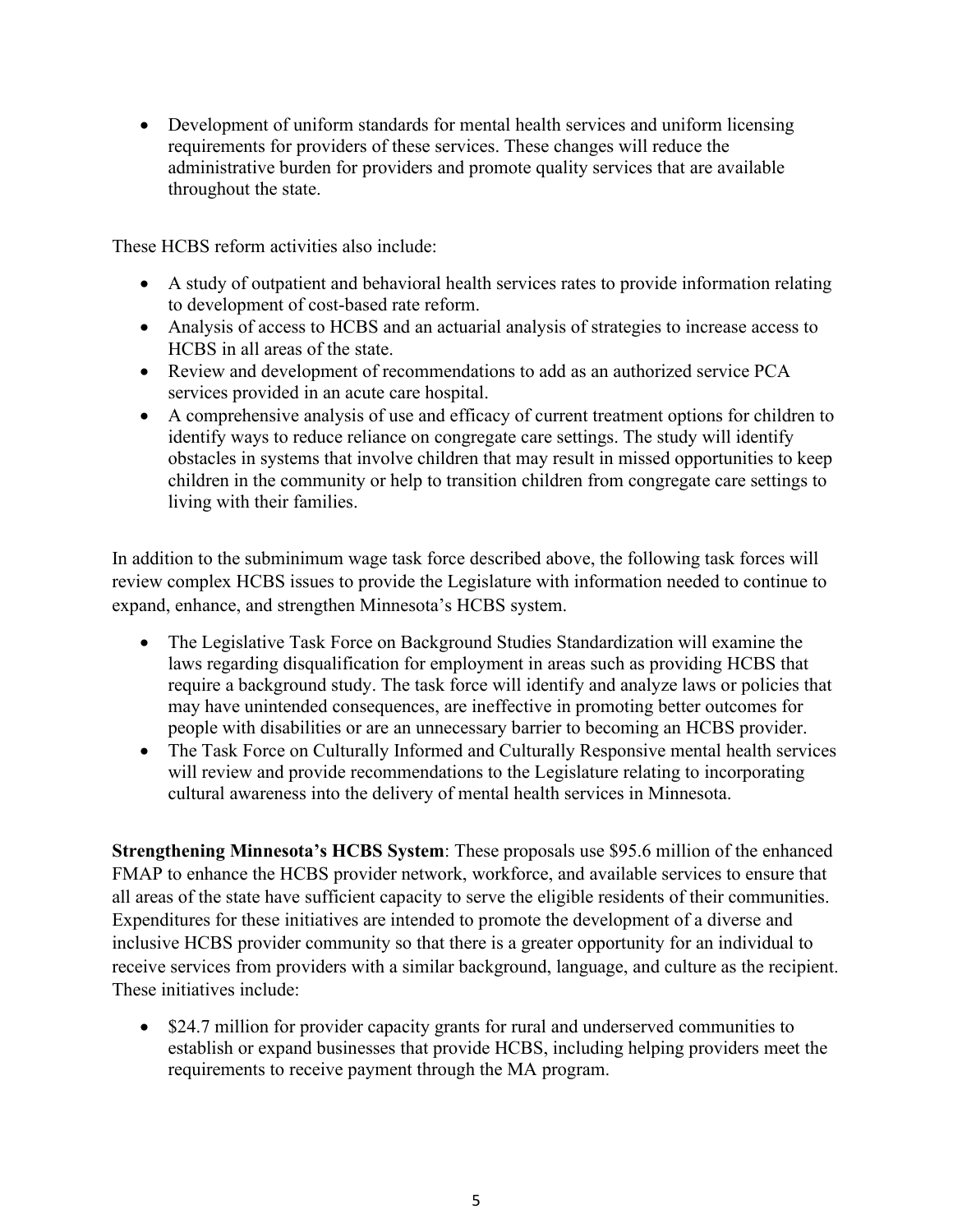- \$11.7 million to provide HCBS workforce grants that will be awarded after consulting with provider and community stakeholders on the uses of the funding that will best promote efforts to recruit and retain a diverse and competent HCBS workforce.
- \$20.5 million in additional grants for providers of mobile crisis services so that this service is available throughout in the state 24 hours per day.
- \$6.5 million for a new grant program available to providers to adopt culturally and linguistically appropriate service standards for HCBS.
- \$6.0 million for grants to establish recovery community organizations based in and led by individuals in local communities to promote long-term recovery from alcohol and drug addiction.
- \$10.5 million of new funding for the health professionals loan forgiveness program for mental health professionals and alcohol and drug counselors to increase the workforce providing these services.
- \$3.9 million for grants to local communities to become "Age Friendly Communities" that have the characteristics necessary for people to age well and thrive in vital and supportive communities.
- Grants for self-advocacy programs, the Minnesota inclusion initiative, inclusive child care, and quality improvement grants for providers of HCBS.

|                                                                                        | FY               | <b>FY</b> | <b>FY</b>   | <b>FY</b>      | FY                       | <b>FY</b> | <b>FMAP</b>     |
|----------------------------------------------------------------------------------------|------------------|-----------|-------------|----------------|--------------------------|-----------|-----------------|
| <b>Proposal</b>                                                                        | 2022             | 2023      | $ 2022-23 $ | 2024           | 2025                     | 2024-25   | <b>Total</b>    |
| <b>Previously Enacted Provisions</b>                                                   |                  |           |             |                |                          |           |                 |
| CFSS Expanded Services 10-1-2021                                                       | 2,188            | 10,611    | 12,799      | 8,561          | $\overline{\phantom{a}}$ | 8,561     | 21,360          |
| EW/AC Budget Cap Adjustments 1-1-2022                                                  | 999              | 2,683     | 3,682       | 3,857          |                          | 3,857     | 7,539           |
| ICS in the DD & CAC Waiver                                                             | $\boldsymbol{0}$ | 1,158     | 1,158       | 3,876          |                          | 3,876     | 5,034           |
| DWRS Inflation Adjustment 7-1-2022                                                     | $\boldsymbol{0}$ | 58,605    | 58,605      | 95,521         | $\overline{\phantom{a}}$ |           | 95,521 154,126  |
| <b>Total-Previously Enacted Provisions</b>                                             | 3,187            | 73,057    |             | 76,244 111,815 | $\overline{\phantom{a}}$ |           | 111,815 188,059 |
| <b>Rate Increases</b><br>MA Rate Adult Foster Care Residential Crisis<br>Stabilization | 12               | 25        | 37          | 20             |                          | 20        | 57              |
| Home Health Services Rate Modifications                                                | 970              | 3,555     | 4,525       | 4,730          |                          | 4,730     | 9,255           |
| Rate Increase for Home Care Providers                                                  | 1,993            | 4,810     | 6,803       | 3,651          |                          | 3,651     | 10,454          |
| PCA Service Rate Increase                                                              | 19,626           | 47,934    | 67,560      | 38,062         |                          |           | 38,062 105,622  |
| PCA Rate Framework<br>Advance DWRS Inflation Adjustment to January                     | 9,825            | 20,535    | 30,360      | 14,498         | $\blacksquare$           | 14,498    | 44,858          |
| 1,2022<br>Increase SUD Add-On rates 5% for                                             | 12,290           | 57,210    | 69,500      |                |                          |           | 69,500          |
| Cultural/Disability/Childcare                                                          | 276              | 621       | 897         | 479            |                          | 479       | 1,376           |
| <b>Elderly Waiver Rate Increase</b>                                                    | 1,436            | 6,863     | 8,299       | 6,403          |                          | 6,403     | 14,702          |
| <b>Customized Living Rate Floor</b><br>Substance Use Disorder Payment Methodology      | 107              | 2,944     | 3,051       | 3,113          |                          | 3,113     | 6,164           |
| Reform                                                                                 | 1,083            | 2,727     | 3,810       | 2,109          | $\blacksquare$           | 2,109     | 5,919           |

## **Table 2: Proposals and Projected Expenditures for Enhanced FMAP for HCBS**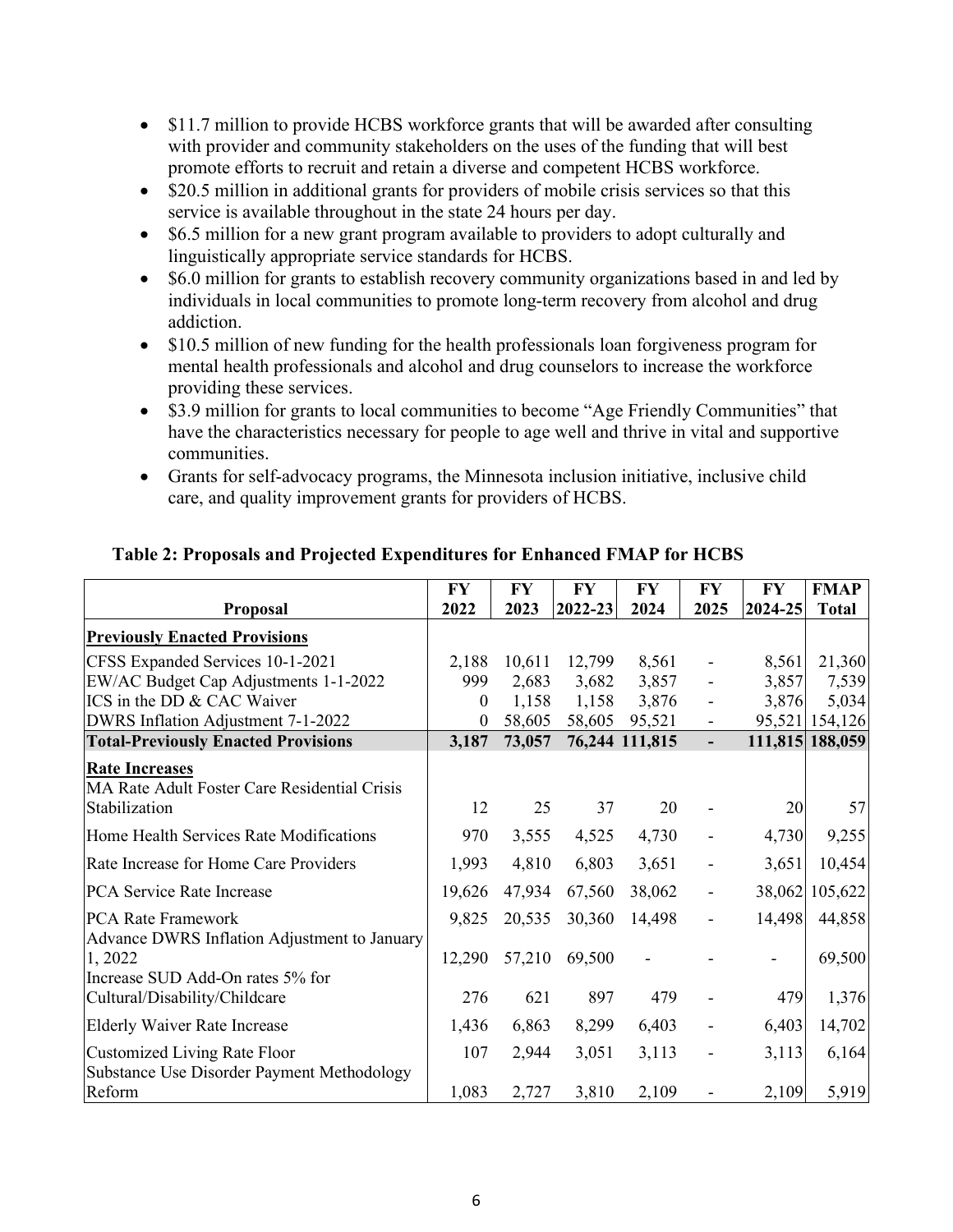| Proposal                                                                                                                                         | <b>FY</b><br>2022       | <b>FY</b><br>2023       | <b>FY</b><br>2022-23     | <b>FY</b><br>2024       | FY<br>2025                                                   | <b>FY</b><br>2024-25     | <b>FMAP</b><br><b>Total</b> |
|--------------------------------------------------------------------------------------------------------------------------------------------------|-------------------------|-------------------------|--------------------------|-------------------------|--------------------------------------------------------------|--------------------------|-----------------------------|
| <b>Total-Rate Increases</b>                                                                                                                      |                         |                         | 47,618 147,224 194,842   | 73,065                  | $\overline{a}$                                               |                          | 73,065 267,907              |
| <b>Expanded Services</b><br>PCAs Allowed to Drive Recipients to<br>Appointments<br>PCA Enhanced Rates 10+ Hours/Temp Rate<br>Parents and Spouses | 532<br>501              | 5,057<br>1,058          | 5,589<br>1,559           | 4,093<br>982            |                                                              | 4,093<br>982             | 9,682<br>2,541              |
| <b>Expansion of Telehealth Services</b>                                                                                                          | 7,992                   | 10,491                  | 18,483                   | 2,529                   |                                                              | 2,529                    | 21,012                      |
| <b>Total-Expended Services</b>                                                                                                                   | 9,025                   | 16,606                  | 18,483                   | 7,604                   | $\overline{\phantom{a}}$                                     | 18,483                   | 33,235                      |
| <b>Services to Live in Own Home</b>                                                                                                              |                         |                         |                          |                         |                                                              |                          |                             |
| <b>Community Living Infrastructure Grants</b><br>Mobile PRTF and CABHS Transition Unit<br>Respite and Caregiver Capacity                         | 5,638<br>2,500<br>2,419 | 5,638<br>2,500<br>2,302 | 11,276<br>5,000<br>4,721 | 5,638<br>1,875<br>2,124 | $\overline{\phantom{0}}$<br>$\overline{\phantom{a}}$         | 5,638<br>1,875<br>2,124  | 16,914<br>6,875<br>6,845    |
| DOC/DHS Joint Initiative                                                                                                                         | 137                     | 156                     | 293                      | 117                     | $\qquad \qquad \blacksquare$<br>$\qquad \qquad \blacksquare$ | 117                      | 410                         |
| <b>Housing Transitional Costs</b>                                                                                                                | 4,755                   | 5,716                   | 10,471                   | 4,286                   | $\qquad \qquad \blacksquare$                                 | 4,286                    | 14,757                      |
| Housing Stabilization Administrative Costs                                                                                                       | 412                     | 467                     | 879                      | 350                     | $\overline{\phantom{a}}$                                     | 350                      | 1,229                       |
| Technology for people receiving HCBS                                                                                                             | 663                     | 2,171                   | 2,834                    | 1,628                   |                                                              | 1,628                    | 4,462                       |
| <b>MCILs Disability Access Grant</b><br>Help Move People from Provider-Controlled                                                                | 1,237                   | 1,239                   | 2,476                    |                         | $\qquad \qquad \blacksquare$                                 |                          | 2,476                       |
| Settings                                                                                                                                         | 5,912                   | 5,967                   | 11,879                   | 4,475                   | $\overline{\phantom{a}}$                                     | 4,475                    | 16,354                      |
| <b>Total-Services to Live in Own Home</b>                                                                                                        | 23,673                  | 26,156                  | 49,829                   | 20,493                  | $\blacksquare$                                               | 20,493                   | 70,322                      |
| <b>Reform Proposals</b>                                                                                                                          |                         |                         |                          |                         |                                                              |                          |                             |
| Mental Health Uniform Service Standards<br>Culturally Informed and Culturally Responsive                                                         | 241                     | 257                     | 498                      | 193                     |                                                              | 193                      | 691                         |
| <b>MH</b> Task Force<br>SUD Provider Reduction in Regulatory                                                                                     | 116                     | 106                     | 222                      | 146                     |                                                              | 146                      | 368                         |
| Requirements<br>New Service- PCA Services in Acute Care                                                                                          | 159                     | 137                     | 296                      |                         |                                                              |                          | 296                         |
| Hospitals                                                                                                                                        | 88                      | 94                      | 182                      |                         |                                                              |                          | 182                         |
| Sober Home Oversight Study                                                                                                                       | 61                      |                         | 61                       |                         |                                                              |                          | 61                          |
| Parenting with a Disability Study                                                                                                                | 51                      | 51                      | 102                      |                         |                                                              | $\overline{\phantom{a}}$ | 102                         |
| Parenting with a Disability Implementation                                                                                                       |                         |                         |                          | 1,000                   |                                                              | 1,000                    | 1,000                       |
| Safety Net Services Report                                                                                                                       | 174                     | 103                     | 277                      |                         |                                                              |                          | 277                         |
| <b>Individual Portal Investment</b>                                                                                                              | 2,500                   | 2,500                   | 5,000                    |                         |                                                              |                          | 5,000                       |
| Continuity of Care for Students with Behavioral<br>Health and Disability Support Needs                                                           | 48                      |                         | 48                       |                         |                                                              |                          | 48                          |
| Reducing Reliance on Children's Congregate<br>Care Settings<br>Research on Access to Long Term Care Services                                     | 136                     |                         | 136                      |                         |                                                              |                          | 136                         |
| and Financing                                                                                                                                    | 480                     | 383                     | 863                      |                         |                                                              |                          | 863                         |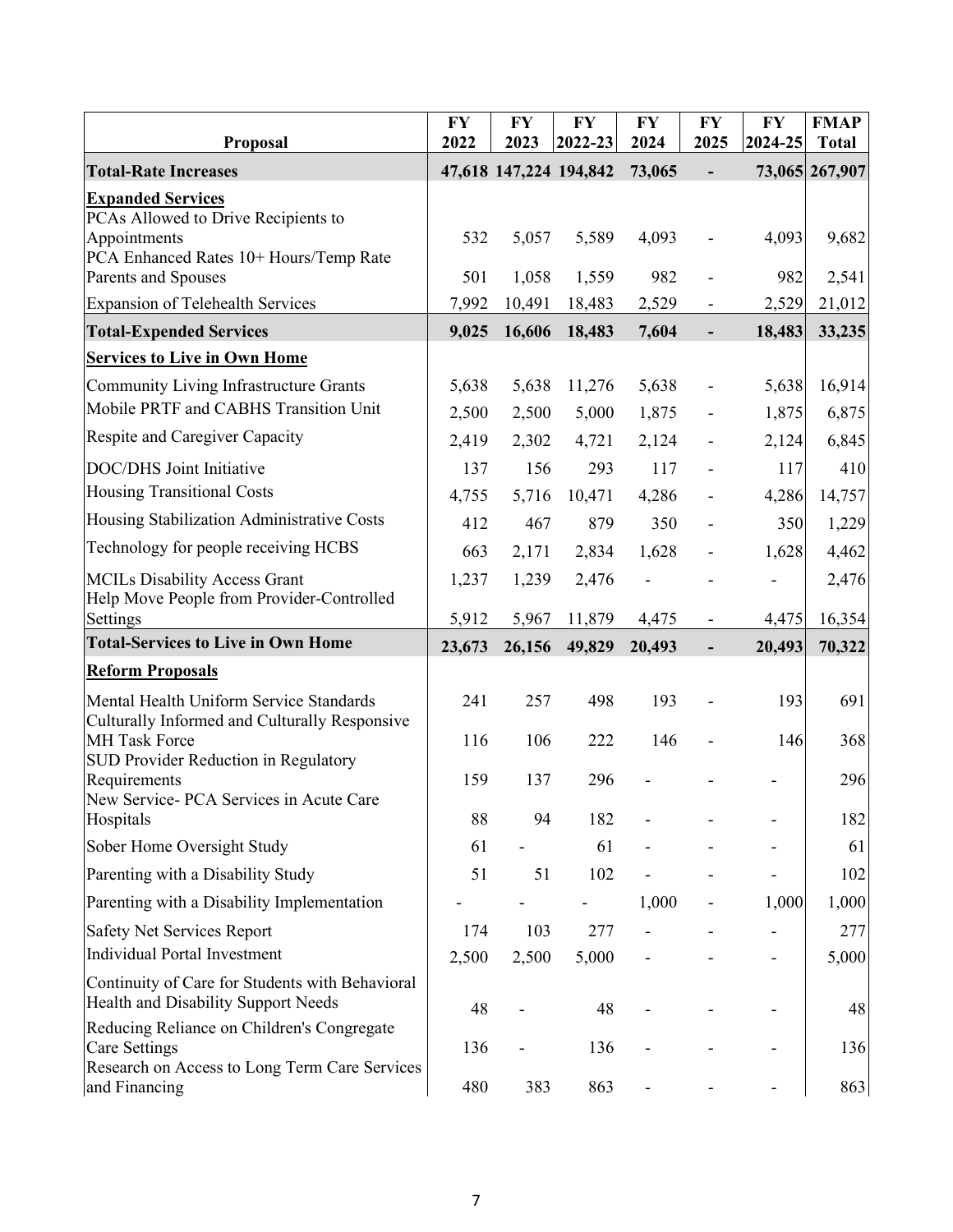| Proposal                                                                           | <b>FY</b><br>2022 | <b>FY</b><br>2023 | <b>FY</b><br>2022-23            | <b>FY</b><br>2024 | <b>FY</b><br>2025            | <b>FY</b><br>2024-25 | <b>FMAP</b><br><b>Total</b> |
|------------------------------------------------------------------------------------|-------------------|-------------------|---------------------------------|-------------------|------------------------------|----------------------|-----------------------------|
| MA Outpatient and Behavioral Health Services<br>Rates Study                        | 228               | 439               | 667                             | 407               |                              | 407                  | 1,074                       |
| Legislative Task Force on Background Study<br>Standardization                      | 154               | 80                | 234                             |                   |                              |                      | 234                         |
| LCC-Background Studies Task Force                                                  | 132               | 76                | 208                             |                   |                              |                      | 208                         |
| Case Management Redesign Initial Reform FC                                         | 476               | 136               | 612                             |                   |                              |                      | 612                         |
| Waiver Reimagine Phase II<br>Waiver Reimagine Informed Choice-                     | 1,247             | 488               | 1,735                           | 634               |                              | 634                  | 2,369                       |
| Stakeholder<br>Moving to Independence: Phase Subminimum                            | 247               | 353               | 600                             | 194               |                              | 194                  | 794                         |
| Wage                                                                               | 4,950             | 5,965             | 10,915                          | 4,831             |                              | 4,831                | 15,746                      |
| Administrative Funding for Enhanced FMAP                                           | 442               | $\boldsymbol{0}$  | 442                             | $\boldsymbol{0}$  | $\overline{\phantom{a}}$     | $\theta$             | 442                         |
| <b>Total-Reform Proposals</b>                                                      | 11,930            | 11,168            | 23,098                          | 7,405             | $\overline{\phantom{0}}$     | 7,405                | 30,503                      |
| <b>Strengthen HCBS System</b>                                                      |                   |                   |                                 |                   |                              |                      |                             |
| <b>Adult Mental Health Initiative</b><br>Supporting Underserved and Rural Provider | 1,750             | 1,750             | 3,500                           | 1,750             | $\overline{\phantom{0}}$     | 1,750                | 5,250                       |
| Capacity                                                                           | 6,934             | 8,962             | 15,896                          | 8,828             |                              | 8,828                | 24,724                      |
| <b>Expand Mobile Crisis</b>                                                        | 8,273             | 8,156             | 16,429                          | 4,117             |                              | 4,117                | 20,546                      |
| <b>HCBS Workforce Grants</b>                                                       | 73                | 5,763             | 5,836                           | 5,836             |                              | 5,836                | 11,672                      |
| Health Professionals Loan Forgiveness                                              | 3,812             | 3,812             | 7,624                           | 2,859             |                              | 2,859                | 10,483                      |
| <b>Customized Living Quality Improvement Grants</b>                                | 582               | 586               | 1,168                           | 586               |                              | 586                  | 1,754                       |
| Recovery Community Organization Grants                                             | 2,000             | 2,000             | 4,000                           | 2,000             | $\qquad \qquad \blacksquare$ | 2,000                | 6,000                       |
| Parent-to-Parent Program for Families with a<br>Child with Disability              | 125               | 125               | 250                             | 94                |                              | 94                   | 344                         |
| Self-Advocacy Grants for People with DD                                            | 248               | 248               | 496                             | 186               |                              | 186                  | 682                         |
| Grants for Child care providers Serving Children<br>with Disabilities              | 349               | 353               | 702                             | 43                |                              | 43                   | 745                         |
| MN Inclusion Initiative Grant                                                      | 150               | 150               | 300                             | 112               |                              | 112                  | 412                         |
| <b>CLAS Standards Training Grants</b>                                              | 2,367             | 2,372             | 4,739                           | 1,779             |                              | 1,779                | 6,518                       |
| Process-Mapping for Lead Agencies                                                  | 838               | 1,271             | 2,109                           | 789               |                              | 789                  | 2,898                       |
| Age Friendly MN                                                                    | 293               | 1,838             | 2,131                           | 1,792             |                              | 1,792                | 3,923                       |
| <b>Total-Strengthen HCBS System</b>                                                | 27,794            | 37,386            | 65,180                          | 30,771            |                              | 30,771               | 95,951                      |
| <b>Total-All Expenditure Categories</b>                                            |                   |                   | 123,227 311,597 434,824 251,153 |                   | $\blacksquare$               |                      | 251,153 685,977             |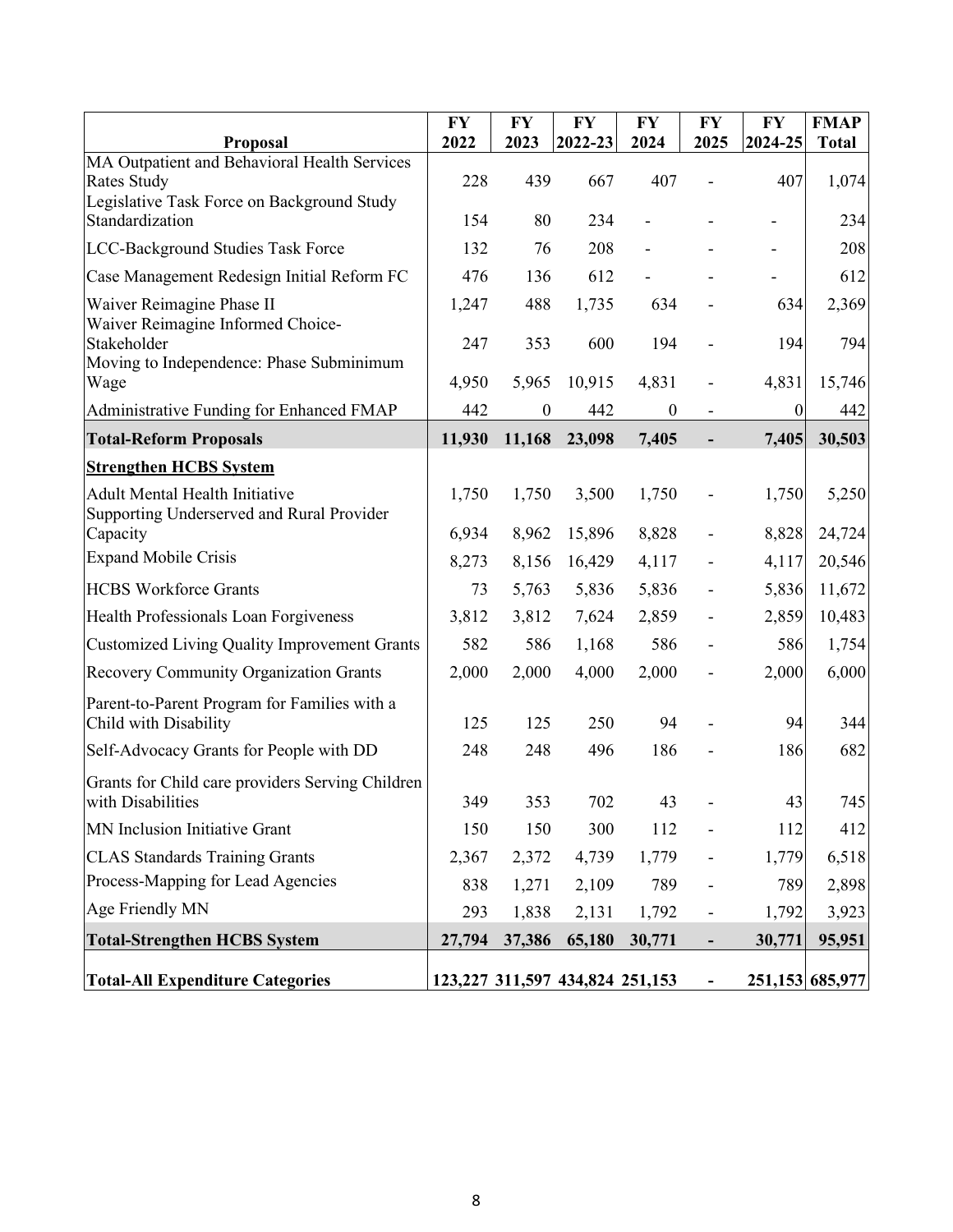|                                                                                                        | <b>FY</b> | <b>FY</b> | <b>FY</b>      | <b>FY</b>    | <b>FY</b>     | <b>FY</b>              |
|--------------------------------------------------------------------------------------------------------|-----------|-----------|----------------|--------------|---------------|------------------------|
| <b>Proposal</b>                                                                                        | 2022      | 2023      | 2022-23        | 2024         | 2025          | 2024-25                |
| <b>Rate Increases</b><br>MA Rate Adult Foster care Residential Crisis<br>Stabilization                 |           |           |                | 6            | 26            | 32                     |
|                                                                                                        |           |           |                |              |               |                        |
| Home Health Services Rate Modifications                                                                |           |           |                | 1,577        | 9,432         | 11,009                 |
| Rate Increase for Home Care Providers                                                                  |           |           |                | 1,217        | 4,944         | 6,161                  |
| <b>PCA Service Rate Increase</b>                                                                       |           |           |                | 12,687       | 53,138        | 65,825                 |
| <b>PCA Rate Framework</b><br>Increase SUD add-on rates 5% for                                          |           |           |                | 4,833<br>160 | 20,228<br>637 | 25,061<br>797          |
| Cultural/Disability/Childcare                                                                          |           |           |                |              |               |                        |
| <b>Elderly Waiver Rate Increase</b>                                                                    |           |           |                | 2,134        | 9,362         | 11,496                 |
| Customized Living Rate Floor                                                                           |           |           |                | 1,037        | 5,107         | 6,144                  |
| <b>Total-Rate Increases</b>                                                                            |           |           |                |              |               | 23,651 102,874 126,525 |
| <b>Expanded Services</b>                                                                               |           |           |                |              |               |                        |
| PCAs Allowed to Drive Recipients to Appointments<br>PCA Enhanced Rates 10+ Hours/Temp Rate Parents and |           |           |                | 1,365        | 5,698         | 7,063                  |
| Spouses                                                                                                |           |           |                | 327          | 1,372         | 1,699                  |
| <b>Expansion of Telehealth Services</b>                                                                |           |           |                | 842          | 2,100         | 2,942                  |
| <b>Total-Expended Services</b>                                                                         |           |           |                | 2,534        | 9,170         | 11,704                 |
| <b>Reform Proposals</b>                                                                                |           |           |                |              |               |                        |
| Mental Health Uniform Service Standards<br>Culturally Informed & Culturally Responsive MH Task         |           |           |                | 64           | 174           | 238                    |
| Force                                                                                                  |           |           |                | 48           |               | 48                     |
| Waiver Reimagine Phase II                                                                              |           |           |                | 211          | (7,944)       | (7, 733)               |
| Waiver Reimagine Informed Choice-Stakeholder                                                           |           |           |                |              |               | 86 (11,055) (10,969)   |
| <b>Total-Reform Proposals</b>                                                                          |           |           |                |              |               | 409 (18,825) (18,416)  |
| <b>Strengthen HCBS System</b>                                                                          |           |           |                |              |               |                        |
| Customized Living Quality Improvement Grants                                                           |           |           |                |              | 586           | 586                    |
| Parent-to-Parent Program for Families with a Child with<br>Disability                                  |           |           |                | 31           | 125           | 156                    |
| Self-Advocacy Grants for People with DD                                                                |           |           |                | 62           | 248           | 310                    |
| MN Inclusion Initiative Grant                                                                          |           |           |                | 38           | 150           | 188                    |
| <b>Total-Strengthen HCBS System</b>                                                                    |           |           |                | 131          | 1,109         | 1,240                  |
| <b>Total for All Expenditure Categories</b>                                                            |           |           | $\blacksquare$ | 26,725       |               | 94,328 121,053         |

## **Table 3: General Fund Planning Estimates for Proposals with Ongoing Expenditures**